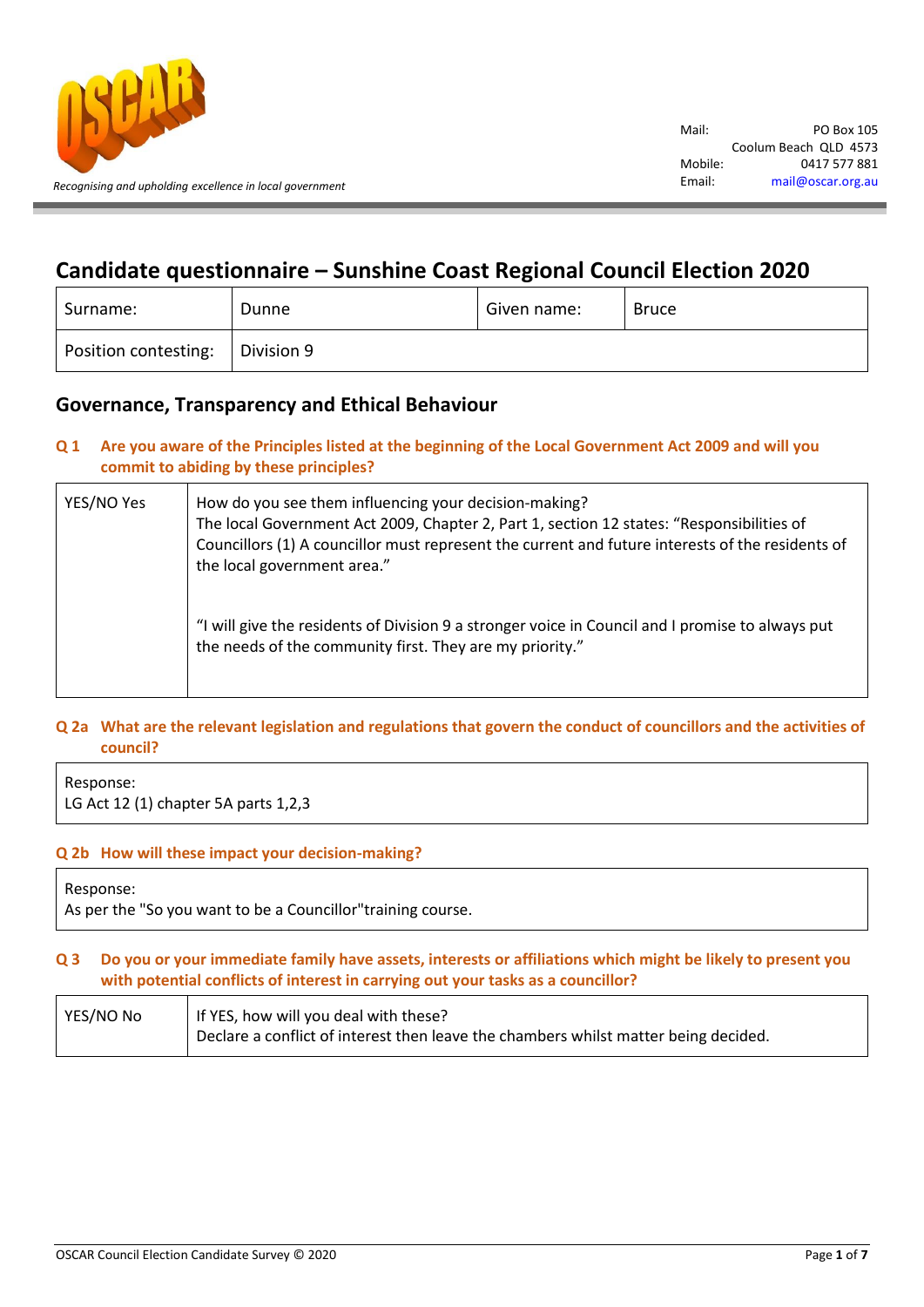**Q 4 As councillor/mayor you will regularly meet to vote on various matters. Some of these votes may be passed by a majority decision, yet there exists aspects which indicate some or all of the following: improper due process, breaches around what might be deemed 'reasonable action' according to duty of care, statutory instruments, local government legislative provisions, by-laws, policies, procedures and responsibilities. What action would you take?**

#### Response:

Motion to repeal or amend a decision.

#### **Q 5 Do you believe that all Council meetings should be open to the public?**

| YES/NO No | If NO, then what circumstances might justify a closed meeting?<br>While local government and committee meetings are open to the public, a local government or<br>one of its committees may resolve that a meeting be closed to the public if its councillors or<br>members consider it necessary to close the meeting to discuss certain 'confidential' matters.<br>Such matters include: |
|-----------|-------------------------------------------------------------------------------------------------------------------------------------------------------------------------------------------------------------------------------------------------------------------------------------------------------------------------------------------------------------------------------------------|
|           | the appointment, dismissal or discipline of employees<br>$\bullet$                                                                                                                                                                                                                                                                                                                        |
|           | industrial matters affecting employees<br>٠                                                                                                                                                                                                                                                                                                                                               |
|           | the local government's budget<br>٠                                                                                                                                                                                                                                                                                                                                                        |
|           | rating concessions<br>٠                                                                                                                                                                                                                                                                                                                                                                   |
|           | contracts proposed to be made by the local government<br>٠                                                                                                                                                                                                                                                                                                                                |
|           | starting or defending legal proceedings involving the local government<br>٠                                                                                                                                                                                                                                                                                                               |
|           | any action to be taken by the local government under the Planning Act 2016, including<br>deciding applications made to it under that Act                                                                                                                                                                                                                                                  |
|           | other business for which a public discussion would be likely to prejudice the interests<br>of the local government or someone else, or enable a person to gain a financial advantage.                                                                                                                                                                                                     |
|           | A resolution (i.e. a formal decision by the local government) that a meeting be closed must<br>state the nature of the matters to be considered (e.g. 'staff-in-confidence') while the meeting is<br>closed.                                                                                                                                                                              |

## **Q 6 Do you support providing requested information to the community without the need for individuals and organisations having to resort to Right to Information applications?**

YES/NO Yes

**Q 7 Will you commit to voting to implement the live streaming and video recording of council meetings at Caloundra, Nambour and subsequently Maroochydore by 30 June 2020?**

YES/NO Yes

**Q 8 Do you support that, once the previously published reasons for confidentiality have passed, the live recording, related documentation and information of the confidential meeting should immediately be made public?**

| YES/NO Yes | If NO, why not? |
|------------|-----------------|
|            |                 |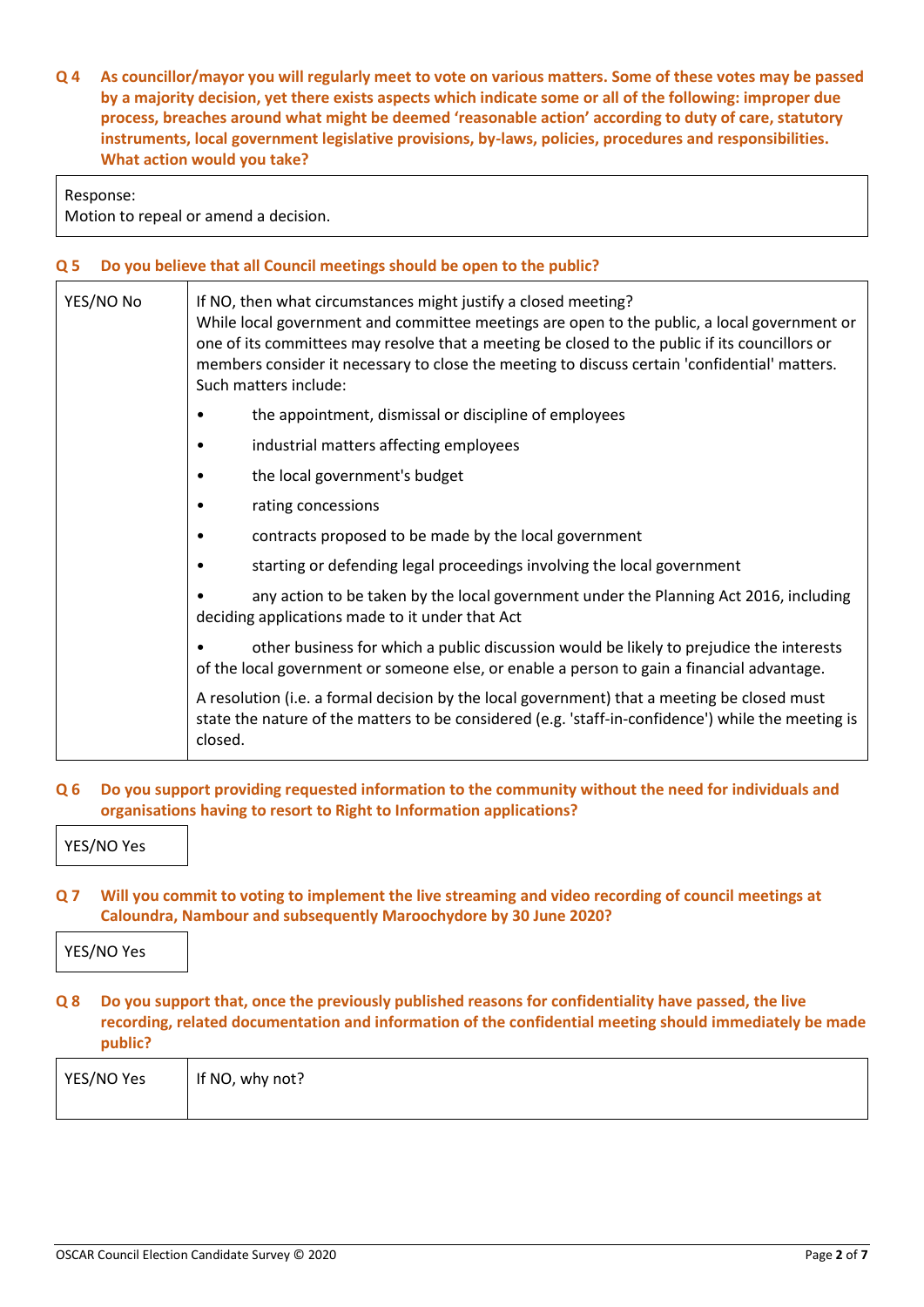## **Q 9 Do you support all financial dealings of Council in relation to major projects such as, but not limited to, the Sunshine Coast Airport Expansion, The Maroochy CBD, the Broadband Cable, the City Hall and the Solar Farm being made fully available to ratepayers once a decision to proceed has been made?**

| YES/NO Yes | If NO, why not? |
|------------|-----------------|
|            | Yes Yes Yes     |

## **Q 10 What do you mean by, and how would you measure, sustainable development?**

Response:

Haha. Sustainable development? Quite an oxymoron.

### **Q 11 Are you endorsed or supported by any registered political party?**

YES/NO No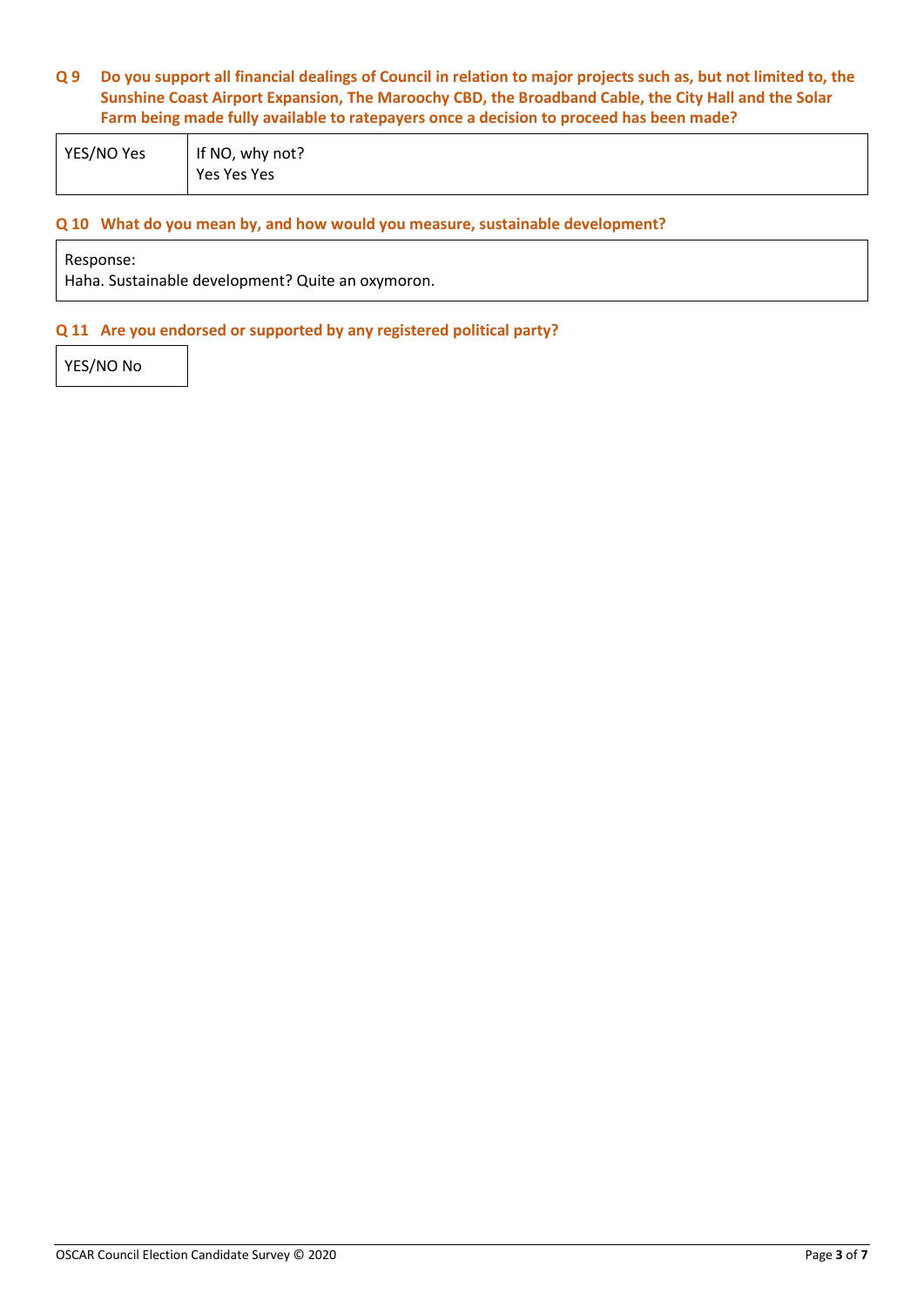## **Climate change**

## **Q 12 Do you accept that:**

| (a) | as the level of carbon dioxide in the atmosphere increases the proportion of the sun's<br>radiant energy that is retained by the earth increases?                                                                                             | YES/NO Yes |
|-----|-----------------------------------------------------------------------------------------------------------------------------------------------------------------------------------------------------------------------------------------------|------------|
| (b) | consequences of the increase in the retained energy include rising average<br>temperatures and major changes in weather patterns that can result in drought and<br>heavy rain in areas where such weather events had not previously occurred? | YES/NO Yes |
| (c) | the combustion of fossil carboniferous fuels such as coal, oil and natural gas has been<br>a major contributor to the increase in the level of carbon dioxide in the atmosphere<br>that has occurred since industrialisation began?           | YES/NO Yes |
| (d) | clearing of forest for agriculture and housing has also contributed to the increase in<br>carbon dioxide levels in the atmosphere?                                                                                                            | YES/NO Yes |
| (e) | the major source of greenhouse gas emissions for local government comes from the<br>decomposition of organic residues in landfill?                                                                                                            | YES/NO No  |
| (f) | maintenance of biodiversity as close as possible to what it was before human<br>intervention is essential for the healthy survival of the human species?                                                                                      | YES/NO Yes |

## **Q 13 What do you see as the key impacts of Climate Change on the Sunshine Coast?**

#### Response:

More severe weather events, higher temperatures for longer periods. Rising water levels eventually but more immediate is severe weather events that can cause longer dry periods but also flooding events.Reduce

## **Q 14 How should the Sunshine Coast Regional Council deal with this now and into the future?**

Response:

Most would agree that we need to protect our planet into the future. Whatever can be done at a local level to protect the environment, reduce/remove emissions, change mapping to protect vegetation.

## **Q 15 Do you support the SCRC in joining other councils in signing a Declaration of Climate Emergency?**

YES/NO Yes

## **Q 16 Will you advocate for the SCRC to have a moratorium on any development proposed in areas vulnerable to the impact of climate change such as in flood-prone areas and coastal zones until such time as the Coastal Hazard Adaptation Strategy is completed?**

YES/NO Yes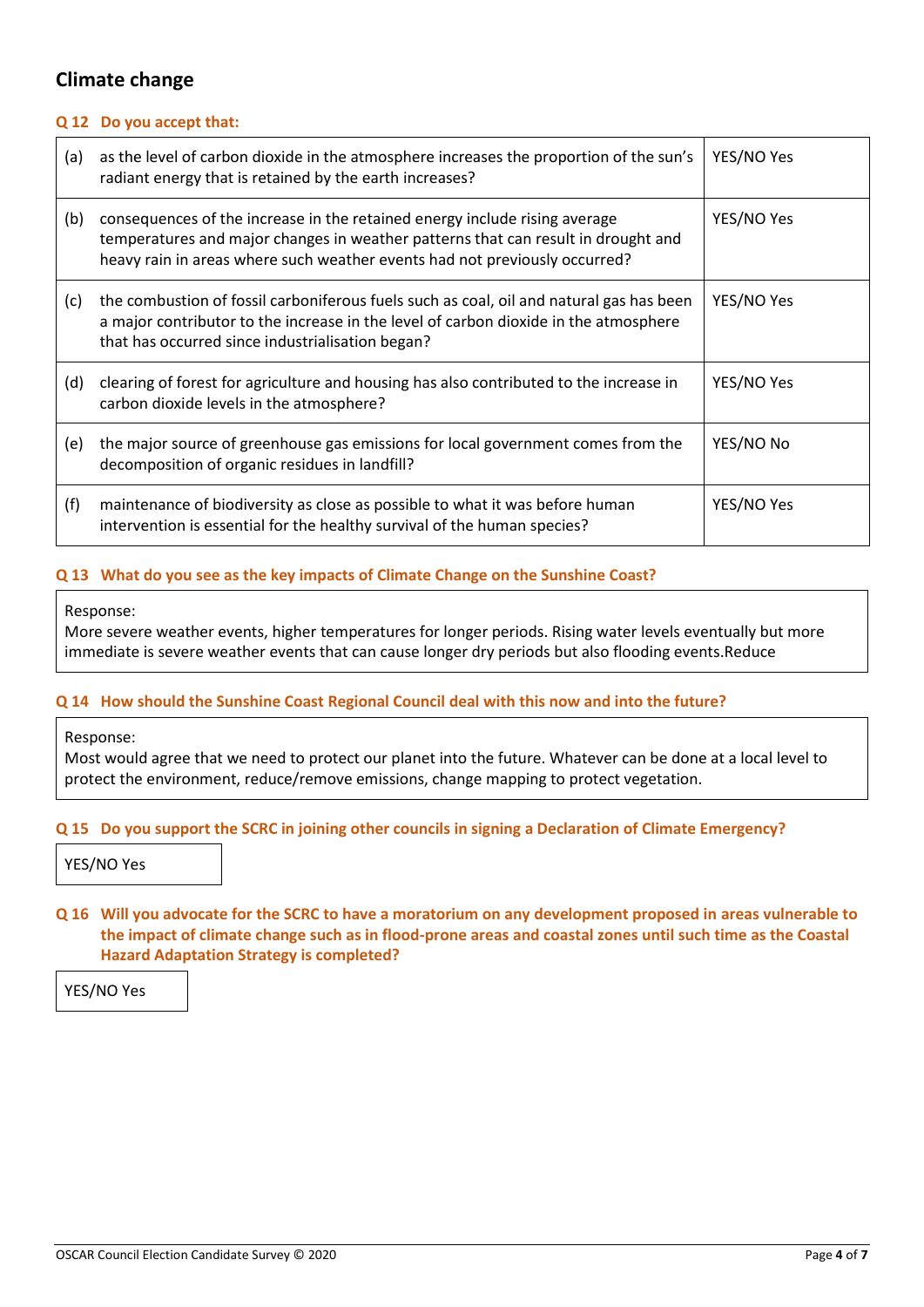## **Planning issues**

## **Q 17 Do you agree that:**

| (a) | development applications that conflict with the relevant Planning Scheme Acceptable<br>Outcomes and other planning instruments should be refused?                                                                                                                                                                       | YES/NO Yes |
|-----|-------------------------------------------------------------------------------------------------------------------------------------------------------------------------------------------------------------------------------------------------------------------------------------------------------------------------|------------|
| (b) | genuine community consultation should be undertaken in the early stages of a<br>Proposed Planning Scheme amendment and prior to being progressed to the state?                                                                                                                                                          | YES/NO Yes |
| (c) | applicants wishing to lodge a Development application that substantially does not<br>comply, or seeks to over-ride the Planning Scheme should be advised to await the<br>formulation of the next planning scheme when they can lodge a submission on that<br>new planning scheme during the public consultation period? | YES/NO Yes |
| (d) | that development that is vulnerable to the impacts of Climate Change, flooding, and<br>inundation be prohibited?                                                                                                                                                                                                        | YES/NO Yes |

#### **Q 18 Do you agree that:**

| (a) | Planning Scheme provisions regarding density, site cover, height and parking<br>requirements must comply with the Acceptable Outcomes in the Planning Scheme?                                       | YES/NO Yes |
|-----|-----------------------------------------------------------------------------------------------------------------------------------------------------------------------------------------------------|------------|
| (b) | financial contributions in lieu of the provisions of onsite parking should not be<br>allowed unless improvements are provided within 200 metres of the development?                                 | YES/NO Yes |
| (c) | greater enforcement is needed where a developer constructs (or private certifier<br>signs off) other than what has been approved, particularly in relation to height and<br>density of development? | YES/NO Yes |

## **Q 19 What is your understanding of when it is appropriate to override the Planning Scheme, when there are conflicts?**

Response:

when there is an overwhelming benefit to the community.

## **Q 20 Would you support extending submission timeframes from the statutory minimum in relation to Planning Scheme amendments?**

YES/NO Yes

**Q 21 The floodplains of the Sunshine Coast have been extensively filled primarily for urban development. This has increased the risk to people, property, infrastructure and the environment from coastal inundation and flooding and contributes to greater exposure to extreme weather events associated with climate change. Planning instruments, State Planning regulation and various reports give regulatory and guidance material regarding floodplain management with land-use one of the key areas to avoid and manage risk. Will you act to prohibit further development on the floodplains?**

Response: Yes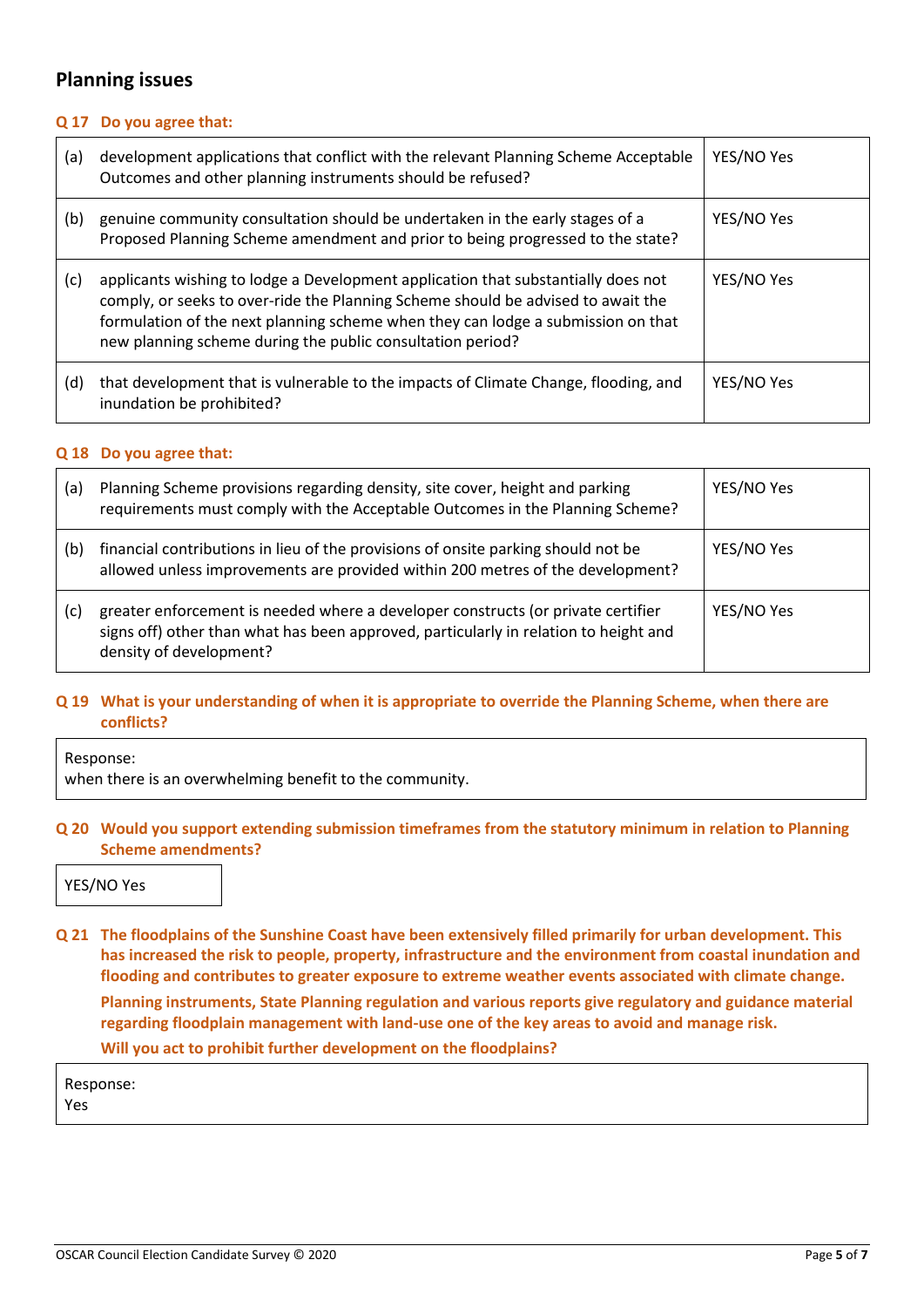## **Q 22 With respect to the South East Queensland Regional Plan (Shaping SEQ) that was given effect on 11 August 2017, do you support the Plan in its current form relating to the Northern sub-region, including designation of the Urban footprint and population targets?**

YES/NO Yes

## **Q 23 Do you support the proposed Coolum West intense residential/mixed use development and wave pool proposal on significantly constrained land, which is also outside the urban footprint?**

| YES/NO No | If NO, will you, if elected to council, support SCRC advocating to the State Government against |  |
|-----------|-------------------------------------------------------------------------------------------------|--|
|           | this proposal? YES/NO Yes                                                                       |  |

## **Q 24 What is your view in relation to this statement:**

*"ALL mixed-use multi-residential buildings requiring a Material Change of Use (MCU) must be "impact assessed" except where compliance is achieved with all relevant SCPS "Acceptable Outcomes" in the codes applicable to each development application. Community notification and rights of appeal in the P&E Court will therefore be restored for all non-compliant applications simply by this change"*

Response:

**Q 25 The coastal hazard and "erosion prone area" is defined by the Queensland Government and State Planning Policy Guidance states redevelopment is to "avoid urban footprint expansion into erosion prone areas (3.2)".**

**How will you participate in supporting a change to limit or avoid increases in the footprint and density of medium and high rise mixed use -residential buildings in these designated coastal hazard areas to reduce overall risk?**

Response: